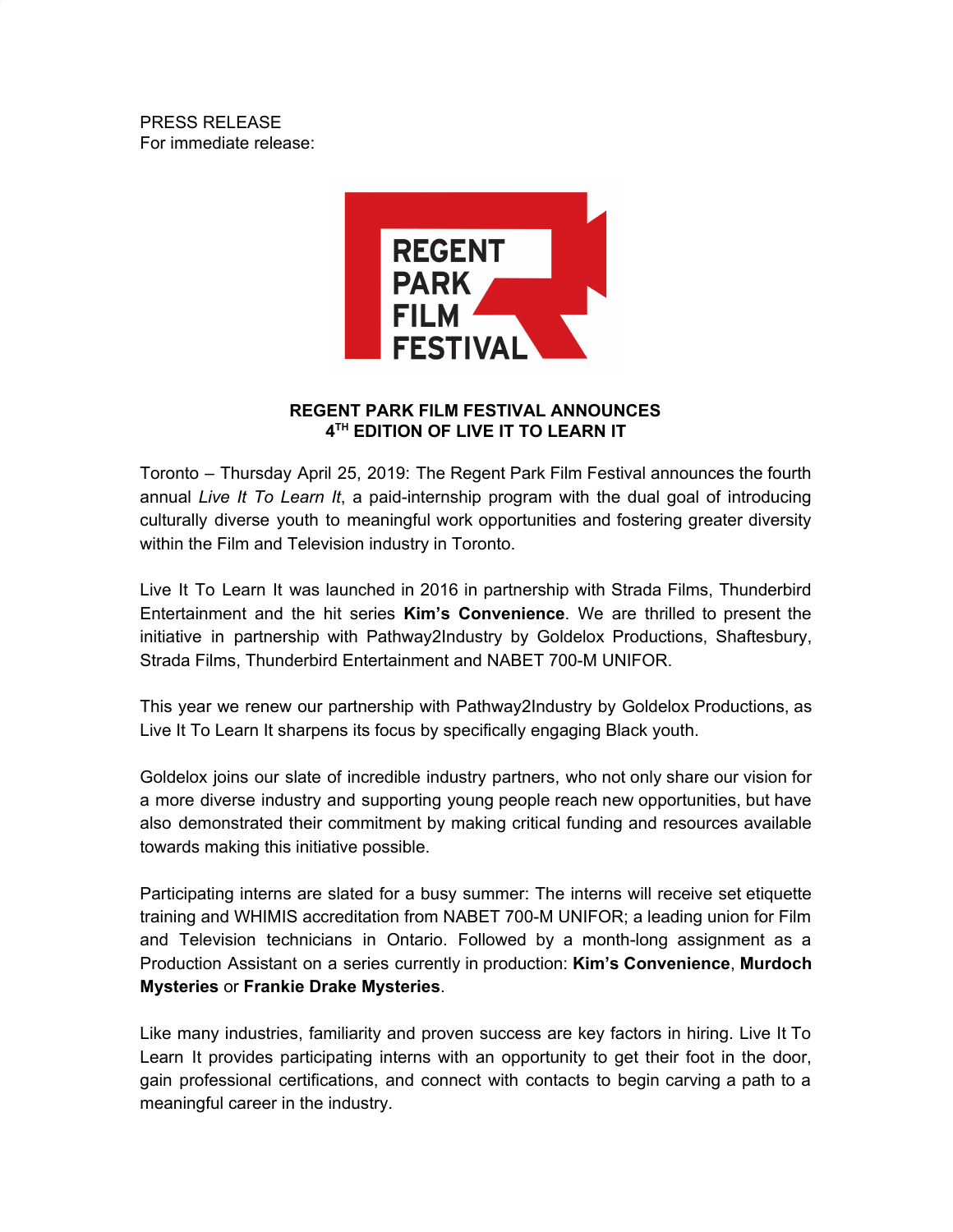The call for applicants is now open and three successful applicants will be selected to participate for the internship beginning in June 2019.

### **Project History**

Live It To Learn It was launched in 2016 in partnership with Strada Films, Thunderbird Entertainment and the hit series **Kim's Convenience**. Since then it has been embraced by the industry, upholding the shared value of facilitating greater diversity behind-the-scenes in the Film and TV industry.

## **Regent Park Film Festival**

The Regent Park Film Festival is Toronto's longest running free community film festival. We are dedicated to showcasing local and international independent works relevant to people from all walks of life, with a focus on inviting those of us from low income and public housing communities. The films we present break stereotypes and show that no one place or person has just one story.

The Festival was founded with the goal of providing Regent Park residents access to high quality films that resonate with their experiences. Today, as Regent Park undergoes a fifteen year re-development, the Festival also works to bring together the many diverse communities that exist in the neighbourhood to enjoy and engage with film as a means of artistic expression and a catalyst for change.

The 17th Annual Film Festival runs November 20 – 23, 2019.

# **Pathway2Industry**

Pathway2Industry (aka BlackYouth! Pathway to Industry) is funded by the Ministry of Children, Community and Social Services (MCCSS) from March 1, 2018 through March 31, 2021. Pathway2Industry is a digital media career training and job placement initiative lead by Alison Duke ( Mr Jane and Finch, Cool Black North) of Goldelox Productions, in partnership with several prominent professional media companies in the GTA such as the TIFF, Vtape, BlackWomenFilm!, Toronto Public Library, Hungry Eyes Media and Mattru Media just to name a few. The initiative is focused on postsecondary educated black youth who are actively looking for gainful employment, mentorship and accessible networking opportunities in the film, television and digital media industry.

#### **Shaftesbury**

Shaftesbury is an award-winning creator and producer of original content for television, film, digital, and brands. Shaftesbury's current slate includes 13 seasons of **Murdoch Mysteries** for CBC, UKTV, and ITV STUDIOS Global Entertainment, three seasons of detective drama **Frankie Drake Mysteries** for CBC, UKTV, and Kew Media, three seasons of critically acclaimed thriller series **Slasher** for Netflix, as well as a new primetime series **Hudson & Rex** for CityTV/Rogers Media, and **Departure** for